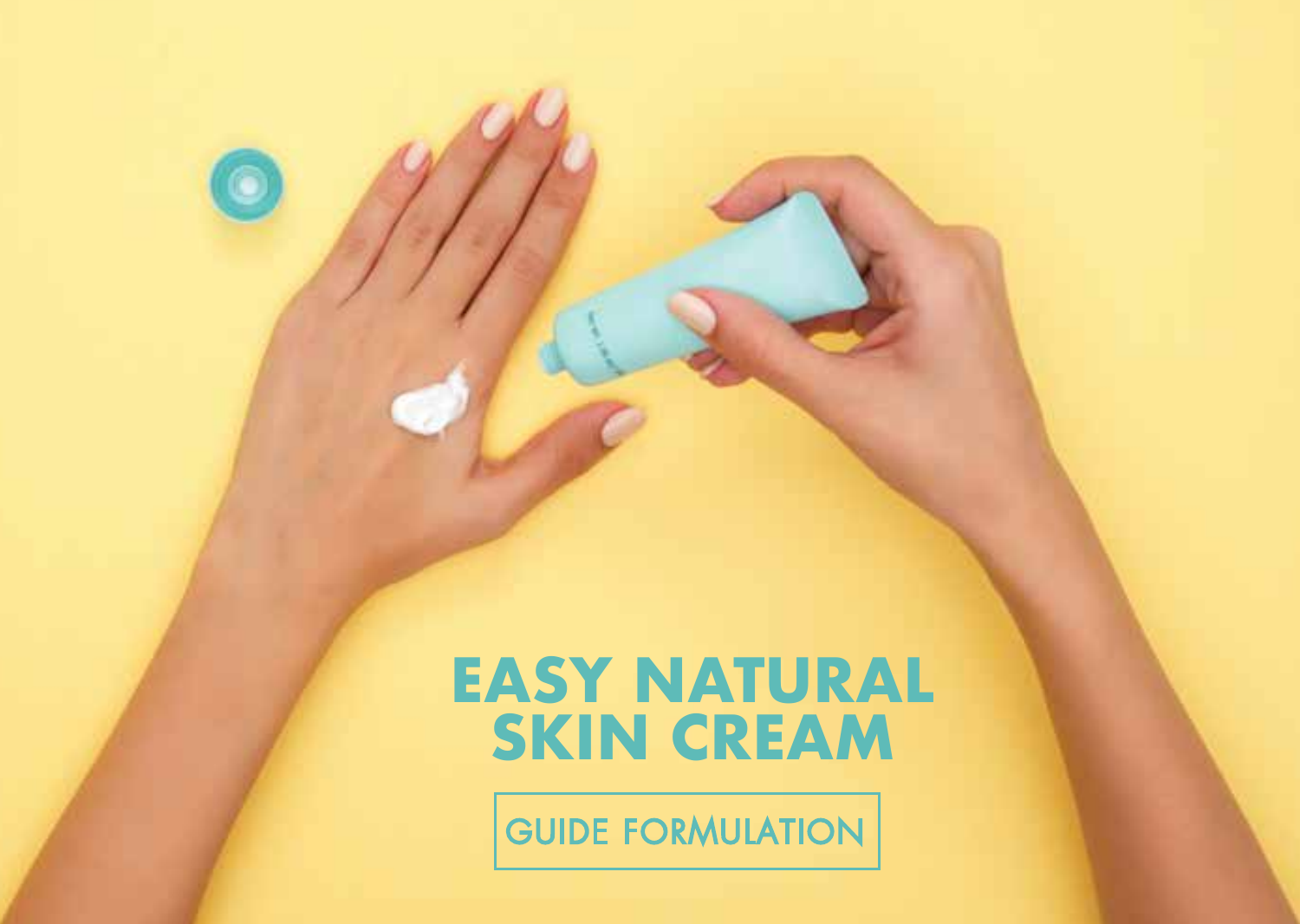## **GUIDE FORMULA NUMBER: BAH081819.2**

BioAktive Easy to produce cream (close to nature)

| Ingredients                          | Amount (%) | <b>INCI</b>                             | Supplier                     |
|--------------------------------------|------------|-----------------------------------------|------------------------------|
| <b>Phase A</b>                       |            |                                         |                              |
| Add.<br>Aqua                         |            | Aqua                                    | Intern                       |
| Corn Po4 Ph"b"                       | 2,0000     | Distarch Phosphate                      | Sli Chemicals                |
| Potassium Sorbate                    | 0,3500     | Potassium Sorbate                       | Merck Kgaa                   |
| Dermofeel Pa-3                       | 0,1500     | Sodium Phytate, Aqua, Alcohol           | Evonik                       |
| Siligel <sup>Tm</sup>                | 1,7000     | Xanthan Gum, Sclerotium Gum,            |                              |
|                                      |            | Lecithin, Pullulan, Silica              | <b>Lucas Meyer Cosmetics</b> |
| <b>Phase B</b>                       |            |                                         |                              |
| <b>BioAktive Hydramaxx I™</b>        | 26,0000    | Caprylic/capric Triglyceride, Glycerin, |                              |
|                                      |            | Sucrose Palmitate, Sorbitol.            |                              |
|                                      |            | Sucrose Laurate, Aqua, Xanthan Gum,     |                              |
|                                      |            | Magnolia Officinalis Bark Extract       | <b>BioAktive</b>             |
| <b>Phase C</b>                       |            |                                         |                              |
| Magnolia Bark Extract                | 0,3000     | Magnolia Officinalis Bark Extract       | <b>BioAktive</b>             |
| Bioxan® E 1000 lu                    | 0,1500     | Tocopherol                              | Btsa                         |
| <b>BioAktive Natralite™ Camellia</b> | 7,0000     | Undecane, Tridecane, Dicaprylyl Ether,  |                              |
|                                      |            | Squalane, Oryza Sativa Bran Oil,        |                              |
|                                      |            | Squalene, Tocopherol                    | <b>BioAktive</b>             |
| <b>Phase D</b>                       |            |                                         |                              |
| Pro-coll-one+®                       | 2,0000     | Hydrolyzed Soybean Fiber                | Silab                        |
| Phase E                              |            |                                         |                              |
| Citric Acid 10% Solution             | Variable   | Citric Acid, Aqua                       | Intern                       |
|                                      |            |                                         |                              |

### **MANUFACTURING**

- **a.** Mix ingredients of Phase A at room temperature to obtain a mix without agglomerates.
- **b.** Add Phase A carefully and step by step to Phase B at room temperature and mix.
- **c.** Put slowly Phase C under stirring or if possible moderate homogenization to Phase A/B.
- **d.** Add Phase D.
- **e.** Adjust pH-value with Phase E to 5.50.

#### **Laboratory sample only. No stability data available. No microbiology testing done.**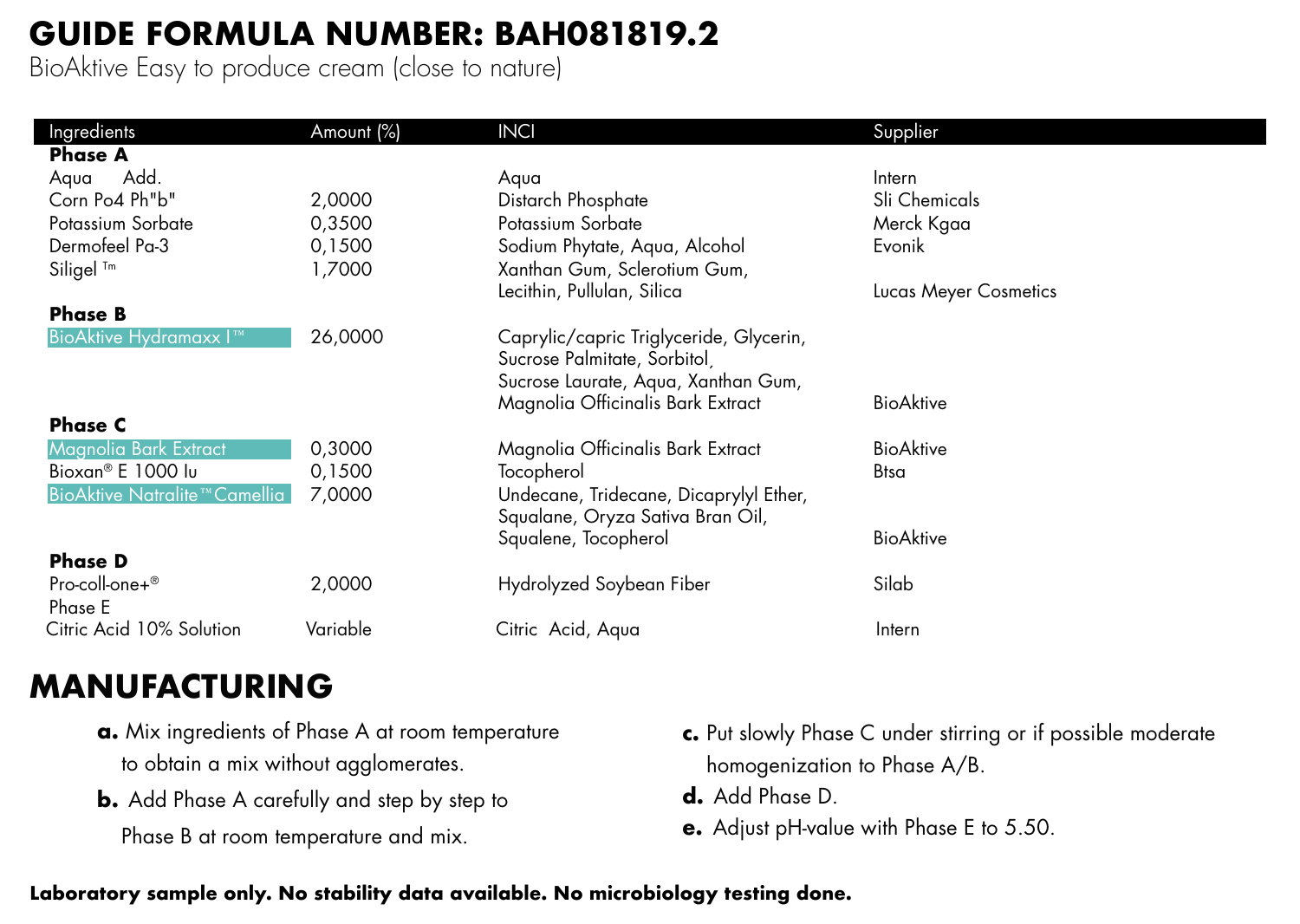# **ANTI-AGING CREAM**

 $|$ GUIDE FORMULATION $|$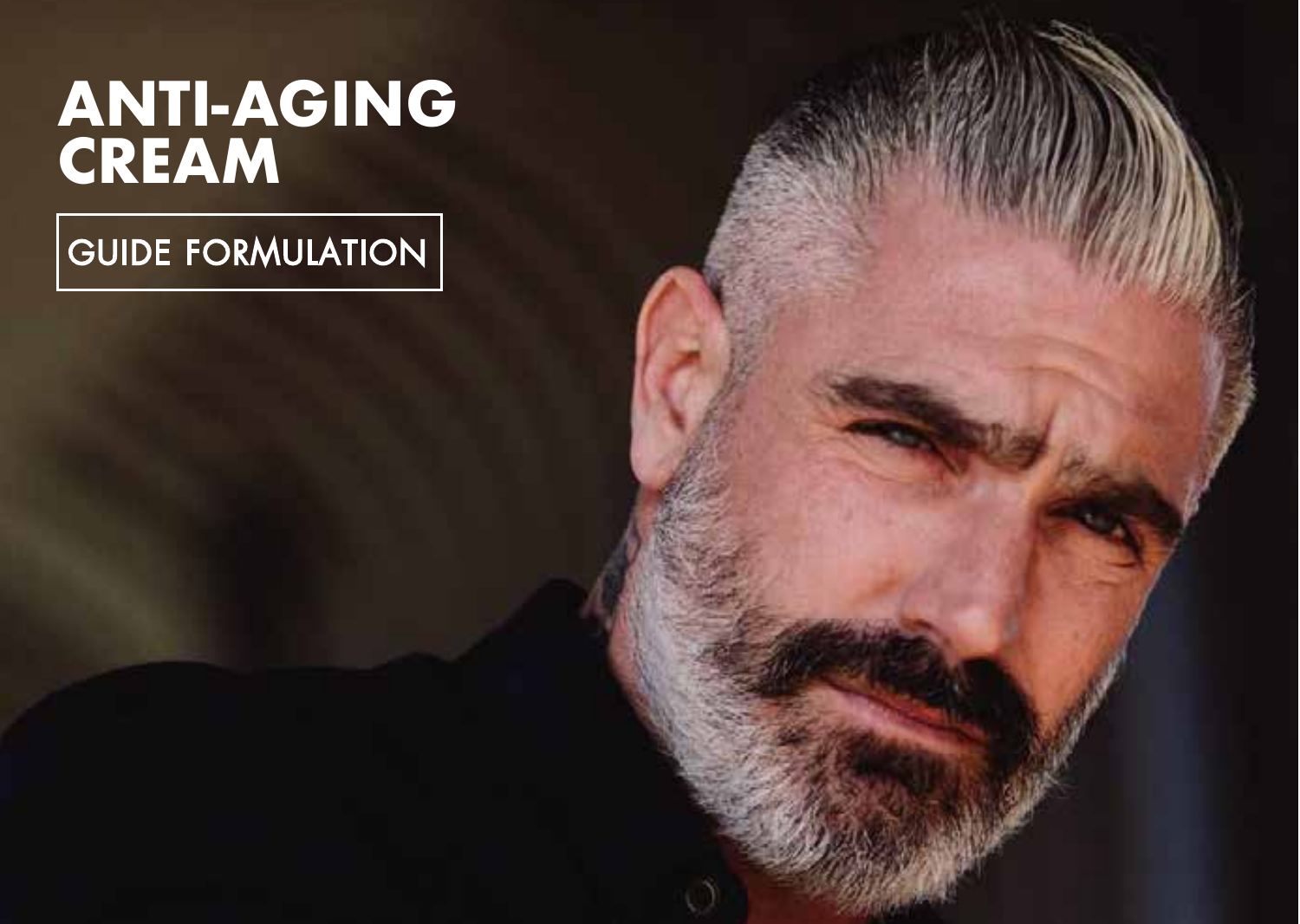# **GUIDE FORMULA NUMBER: BAH041804.1**

BioAktive HydroCream Anti-Age Soft

| Ingredients                      | Amount (%) | <b>INCI</b>                                           | Supplier                     |
|----------------------------------|------------|-------------------------------------------------------|------------------------------|
| <b>Phase A</b>                   |            |                                                       |                              |
| Aqua                             | Add.       | Aqua                                                  |                              |
| Glycerin 85%                     | 4,0000     | Glycerin, Aqua                                        |                              |
| Corn Po4 Ph"b"                   | 1,0000     | Distarch Phosphate                                    | Sli Chemicals                |
| Potassium Sorbate                | 0,1500     | Potassium Sorbate                                     | Merck Kgaa                   |
| Natrosol® 250 Hhr                | 0,4000     | Hydroxyethylcellulose                                 | Ashland                      |
| Siligel <sup>Tm</sup>            | 0,5000     | Xanthan Gum, Sclerotium Gum, Lecithin,                |                              |
|                                  |            | Pullulan, Silica                                      | <b>Lucas Meyer Cosmetics</b> |
| <b>Phase B</b>                   |            |                                                       |                              |
| BioAktive Natralite™Camellia     | 4,0000     | Undecane, Tridecane, Dicaprylyl Ether,                |                              |
|                                  |            | Squalane, Oryza Sativa Bran Oil, Squalene, Tocopherol | BioAktive                    |
| Bioxan <sup>®</sup> E 1000 lu    | 0,1500     | Tocopherol                                            | <b>Btsa</b>                  |
| Magnolia Bark Extract            | 0,3000     | Magnolia Officinalis Bark Extract                     | <b>BioAktive</b>             |
| <b>Phase C</b>                   |            |                                                       |                              |
| BioAktive Dermamaxx <sup>™</sup> | 28,0000    | Aqua, Caprylic/capric, Triglyceride,                  |                              |
|                                  |            | C12-16 Alcohols, Pentylene Glycol,                    |                              |
|                                  |            | Squalane, Butyrospermum Parkii Butter,                |                              |
|                                  |            | Glycerin, Palmitic Acid, Hydrogenated                 |                              |
|                                  |            | Lecithin, Tocopherol, Vegetable Oil                   | <b>Bioaktive</b>             |
| Argireline® Peptide Solution C   | 5,0000     | Aqua, Caprylyl Glycol, Acetyl Hexapeptide-8           | Lipotec                      |
| Filmexel <sup>®</sup>            | 0,7500     | aesalpinia Spinosa Fruit Extract,                     |                              |
|                                  |            | Kappaphycus Alvarezii Extract, Aqua                   | Silab                        |
| <b>Phase D</b>                   |            |                                                       |                              |
| Citric Acid 10% Solution         | Variable   | Citric Acid, Aqua                                     |                              |

### **MANUFACTURING**

- **a.** Mix ingredients of Phase A at room temperature. Homogenize shortly.
- **b.** Mix ingredients of Phase B at room temperature.
- **c.** Put slowly Phase A in Phase B. Homogenize.
- **d.** Add BioAktive DermaMaxx™ and homogenize.
- **e.** Add the other compounds of Phase C and homogenize.
- **f.** Adjust pH-value with Phase D to 5.50.

**Laboratory sample only. No stability data available. No microbiology testing done.**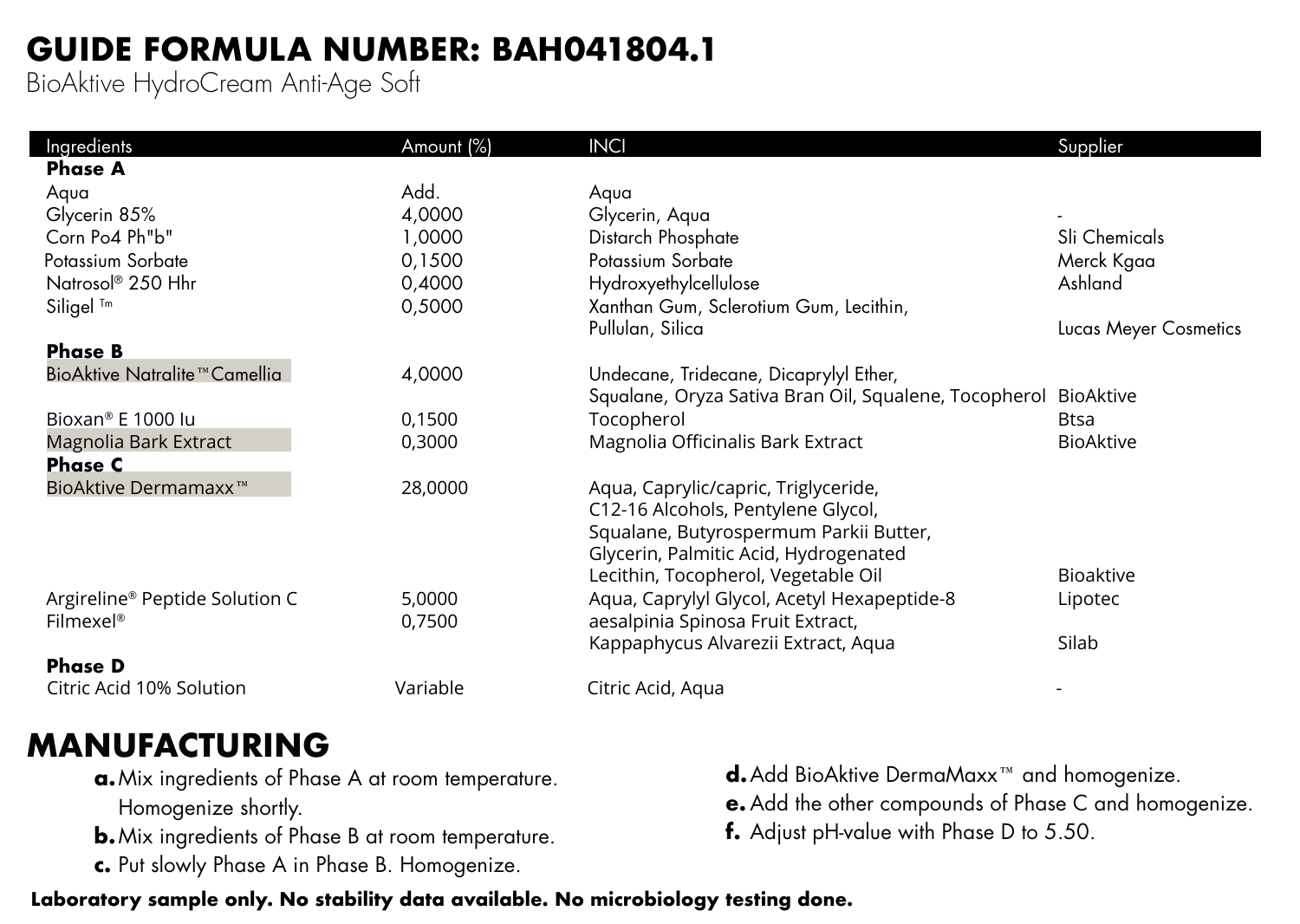# **CONDITIONING HAIR OIL**

GUIDE FORMULATION